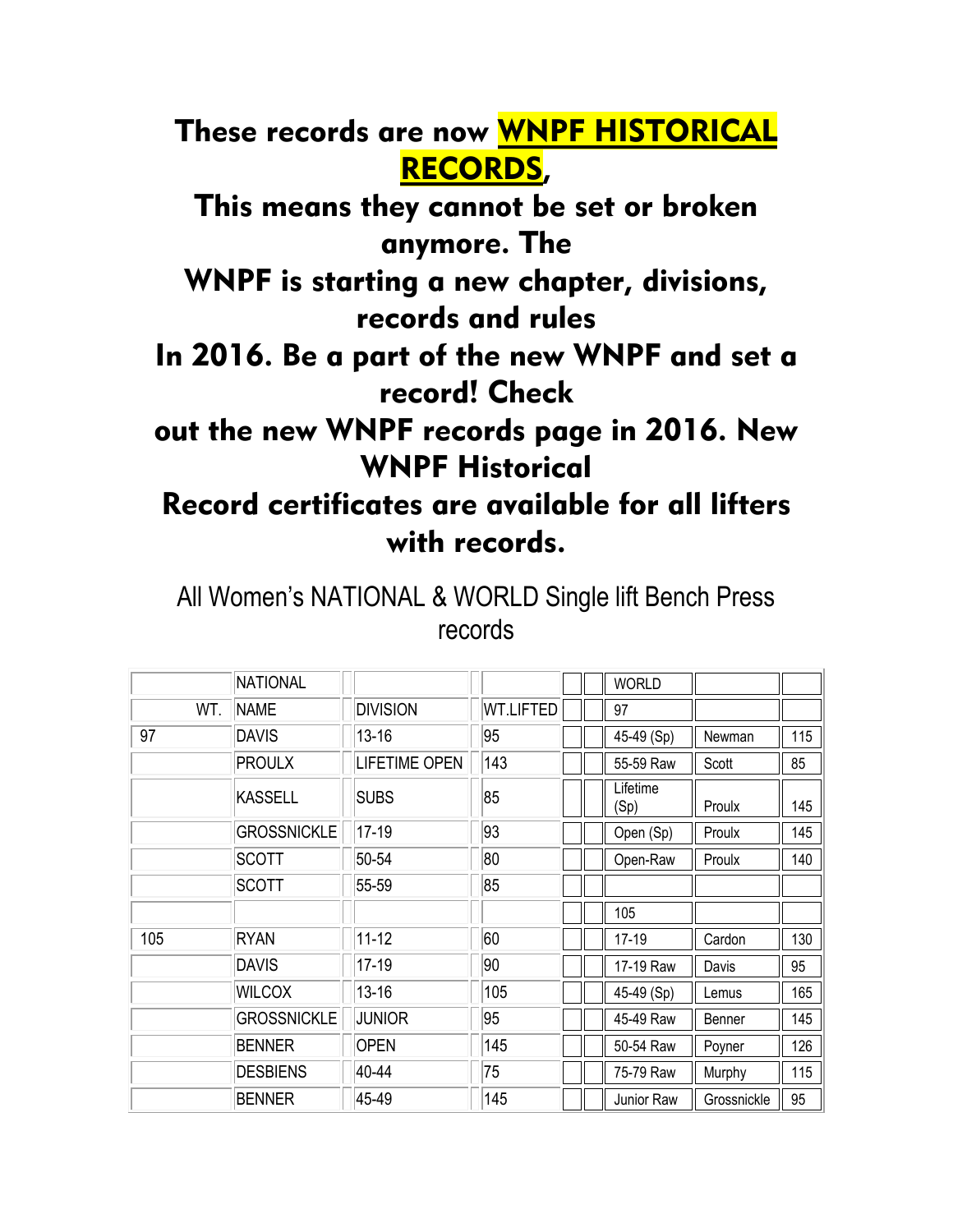|                      | <b>POYNER</b>      | 50-54                | 130 |  | Lifetime<br>(Sp) | Lemus       | 165 |  |
|----------------------|--------------------|----------------------|-----|--|------------------|-------------|-----|--|
|                      | MURPHY             | 75-79                | 115 |  | Lifetime<br>Raw  | Ulgium      | 60  |  |
|                      |                    |                      |     |  | Open (Sp)        | Lemus       | 165 |  |
| 114<br><b>WILCOX</b> |                    | $13 - 16$            | 115 |  | Open Raw         | Benner      | 145 |  |
|                      | <b>CUTRONA</b>     | 40-44                | 120 |  |                  |             |     |  |
|                      | <b>NOVIK</b>       | <b>SUBS</b>          | 126 |  | 114              |             |     |  |
|                      | <b>HIGHBAUGH</b>   | <b>JUNIOR</b>        | 135 |  | 13-16 (Sp)       | Padgett     | 110 |  |
|                      | <b>BENNER</b>      | NAT. OPEN            | 140 |  | 17-19 (Sp)       | Hanawalt    | 135 |  |
|                      | <b>BENNER</b>      | 45-49                | 130 |  | 40-44 Raw        | Longshore   | 110 |  |
|                      | <b>BENNER</b>      | 50-54                | 140 |  | 45-49 Raw        | Benner      | 130 |  |
|                      | <b>ADAMS</b>       | 60-64                | 115 |  | 50-54 Raw        | Benner      | 140 |  |
|                      | <b>ADAMS</b>       | 70-74                | 95  |  | 60-64 Raw        | Adams       | 110 |  |
|                      | <b>MURPHY</b>      | 75-79                | 115 |  | Lifetime<br>Raw  | Adams       | 110 |  |
|                      | <b>MILLER</b>      | <b>LIFETIME OPEN</b> | 170 |  | Lifetime(Sp)     | James       | 165 |  |
|                      |                    |                      |     |  | Open Raw         | Benner      | 140 |  |
| 123                  | <b>FITZPATRICK</b> | $13 - 16$            | 105 |  | Subs Raw         | Dowless     | 100 |  |
|                      | <b>FITZPATRICK</b> | $17-19$              | 110 |  | Subs (Sp)        | Roe         | 110 |  |
|                      | <b>SALAFIA</b>     | <b>LIFETIME OPEN</b> | 175 |  | 75-79 raw        | Murphy      | 115 |  |
|                      | <b>BENNER</b>      | NAT. OPEN            | 190 |  |                  |             |     |  |
|                      | <b>EMIG</b>        | <b>SUBS</b>          | 143 |  | 123              |             |     |  |
|                      | <b>BENNER</b>      | 40-44                | 190 |  | 17-19 (Sp)       | Fitzpatrick | 110 |  |
|                      | <b>BENNER</b>      | 45-49                | 159 |  | 17-19 RAW        | Jackson     | 100 |  |
|                      | <b>MURPHY</b>      | 70-74                | 110 |  | 40-44 (Sp)       | Davis       | 160 |  |
|                      | <b>MURPHY</b>      | 75-79                | 125 |  | 40-44 Raw        | Benner      | 187 |  |
|                      | MANZO              | POLICE               | 350 |  | 45-49 Raw        | Sowers      | 85  |  |
|                      |                    |                      |     |  | $45-49$ (Sp)     | Proctor     | 145 |  |
| 132                  | <b>LUSTER</b>      | $11 - 12$            | 120 |  | 60-64 (SP)       | Proctor     | 155 |  |
|                      | <b>WILCOX</b>      | $13 - 16$            | 145 |  | Junior Raw       | Solis       | 75  |  |
|                      | <b>MYERS</b>       | $17-19$              | 115 |  | Lifetime<br>(Sp) | Haynes      | 170 |  |
|                      | <b>VILLANUEVA</b>  | JUNIOR               | 135 |  | Open (Sp)        | Davis       | 160 |  |
|                      | <b>DIGIRALAMO</b>  | <b>LIFETIME OPEN</b> | 165 |  | Open Raw         | Benner      | 187 |  |
|                      | <b>HOCKEBORN</b>   | NAT. OPEN            | 215 |  | Police (Sp)      | Manzo       | 170 |  |
|                      | MONFORD            | <b>SUBS</b>          | 137 |  |                  |             |     |  |
|                      | <b>HOCKEBORN</b>   | 40-44                | 209 |  | 132              |             |     |  |
|                      | <b>HOCKEBORN</b>   | 45-49                | 215 |  | $13 - 16$        | Wilcox      | 145 |  |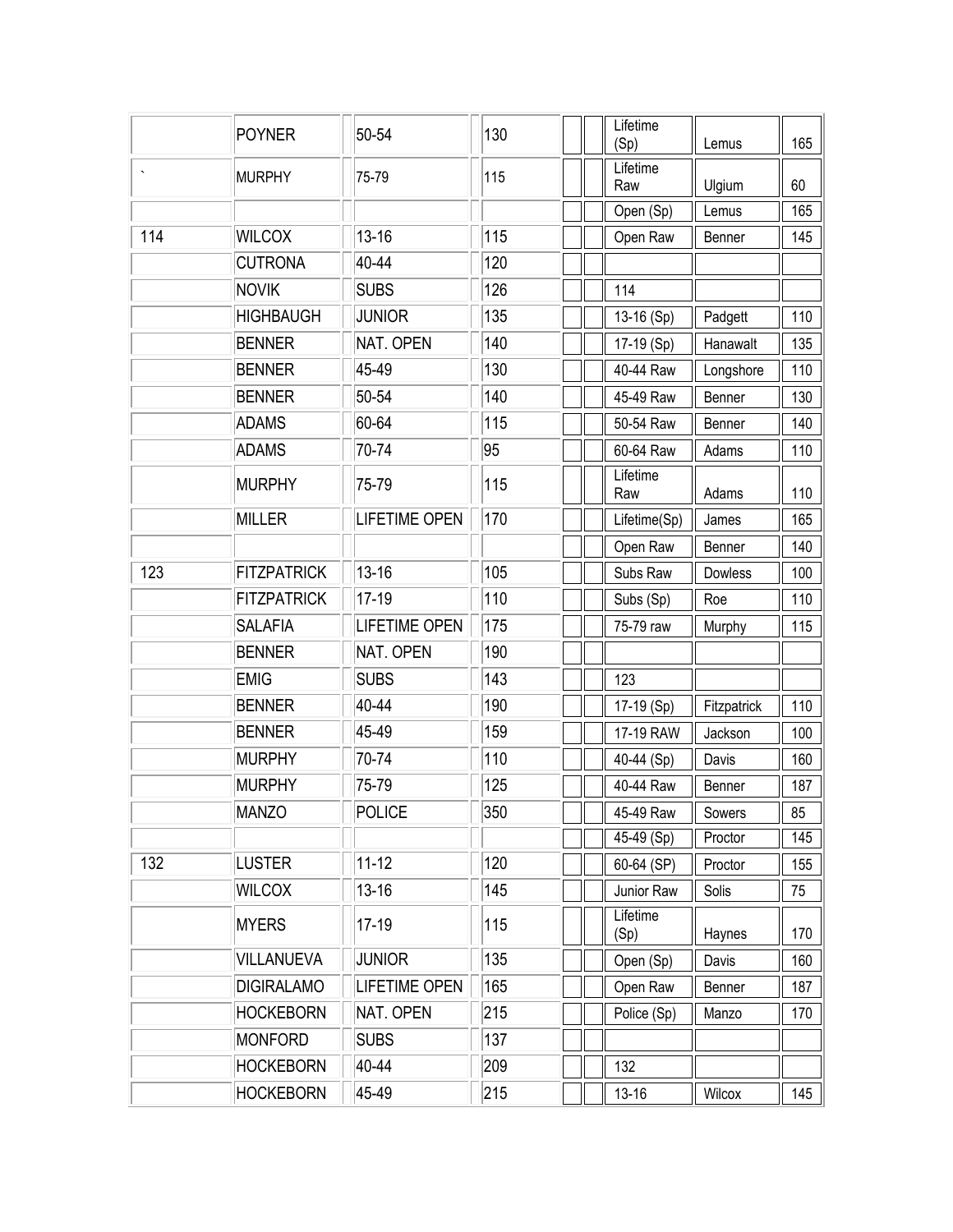|               | <b>LUMBERT</b>    | 55-59                | 132 |  | 13-16 Raw        | Mehl        | 104 |
|---------------|-------------------|----------------------|-----|--|------------------|-------------|-----|
|               | <b>MURPHY</b>     | 70-74                | 115 |  | 35-39 Raw        | Emig        | 203 |
|               |                   |                      |     |  | 40-44 (Sp)       | Pepe        | 165 |
| 148           | <b>KLAZAS</b>     | $13 - 16$            | 130 |  | 40-44 Raw        | Hockeborn   | 214 |
| <b>WILCOX</b> |                   | $17-19$              | 165 |  | 45-49 Raw        | Hockeborn   | 215 |
|               | <b>WILCOX</b>     | <b>JUNIOR</b>        | 165 |  | 50-54 Raw        | Humphreys   | 95  |
|               | <b>WHITE</b>      | <b>LIFETIME OPEN</b> | 210 |  | 50-54 (Sp)       | Maccrindle  | 115 |
|               | <b>WHITE</b>      | NAT. OPEN            | 210 |  | Open             | Lippert     | 231 |
|               | <b>GUZMAN</b>     | <b>SUBS</b>          | 200 |  | Open Raw         | Hockeborn   | 215 |
|               | <b>HAYNES</b>     | 40-44                | 175 |  | Subs (Sp)        | Chambers    | 187 |
|               | <b>PEPE</b>       | 45-49                | 171 |  | 70-74 raw        | Murphy      | 115 |
|               | <b>SPANO</b>      | 50-54                | 160 |  |                  |             |     |
|               | <b>SNYDER</b>     | 55-59                | 120 |  | 148              |             |     |
|               |                   |                      |     |  | 13-16 Raw        | Partlow     | 75  |
| 165           | <b>DIGRAZIA</b>   | <b>SUBS</b>          | 159 |  | 17-19 Raw        | Wilcox      | 165 |
|               | <b>MILLER</b>     | <b>JUNIOR</b>        | 165 |  | Junior raw       | Wilcox      | 160 |
|               | <b>BENEDICT</b>   | 45-49                | 170 |  | 40-44 (Sp)       | Schneidmill | 203 |
|               | <b>WILCOX</b>     | $17-19$              | 170 |  | 40-44 Raw        | Benedict    | 135 |
|               | <b>KLEINSMITH</b> | $13 - 16$            | 120 |  | 45-49 (Sp)       | Schneidmill | 181 |
|               | <b>MCCLOSKY</b>   | $11 - 12$            | 125 |  | 45-49 Raw        | Smith       | 110 |
|               | <b>BEASLEY</b>    | <b>LIFETIME OPEN</b> | 226 |  | 50-54 (Sp)       | Spano       | 145 |
|               | <b>MITCHELL</b>   | 40-44                | 200 |  | 50-54 raw        | Blair       | 135 |
|               | MACRI             | 45-49                | 110 |  | 60-64 raw        | Hardwick    | 135 |
|               | <b>BENEDICT</b>   | 50-54                | 150 |  | Lifetime<br>(Sp) | Ulrich      | 210 |
|               | <b>BLAIR</b>      | 55-59                | 135 |  | Lifetime<br>Raw  | Musser      | 190 |
|               | CALEB             | <b>POLICE</b>        | 125 |  | Open (Sp)        | Schneidmill | 203 |
| $\ast$        |                   |                      |     |  | Open Raw         | Feeney      | 160 |
| 181           | <b>MCCLOSKEY</b>  | $13 - 16$            | 176 |  | Police (Sp)      | Powell      | 175 |
|               | <b>RICE</b>       | LIFETIME OPEN        | 210 |  | Subs (Sp)        | Falconio    | 190 |
|               | <b>KENNARD</b>    | NATURAL OPEN         | 155 |  | Subs Raw         | Guzman      | 195 |
|               | <b>SINGLETON</b>  | <b>SUBS</b>          | 185 |  |                  |             |     |
|               | <b>SIZER</b>      | 40-44                | 185 |  | 165              |             |     |
|               | <b>SIZER</b>      | 45-49                | 190 |  | 13-16 raw        | Bass        | 125 |
|               | <b>STEPHENS</b>   | 60-64                | 90  |  | 17-19 raw        | Wilcox      | 170 |
|               | <b>SIZER</b>      | <b>POLICE</b>        | 190 |  | 17-19 (Sp)       | Feeney      | 154 |
|               |                   |                      |     |  | 40-44 (Sp)       | Falconio    | 185 |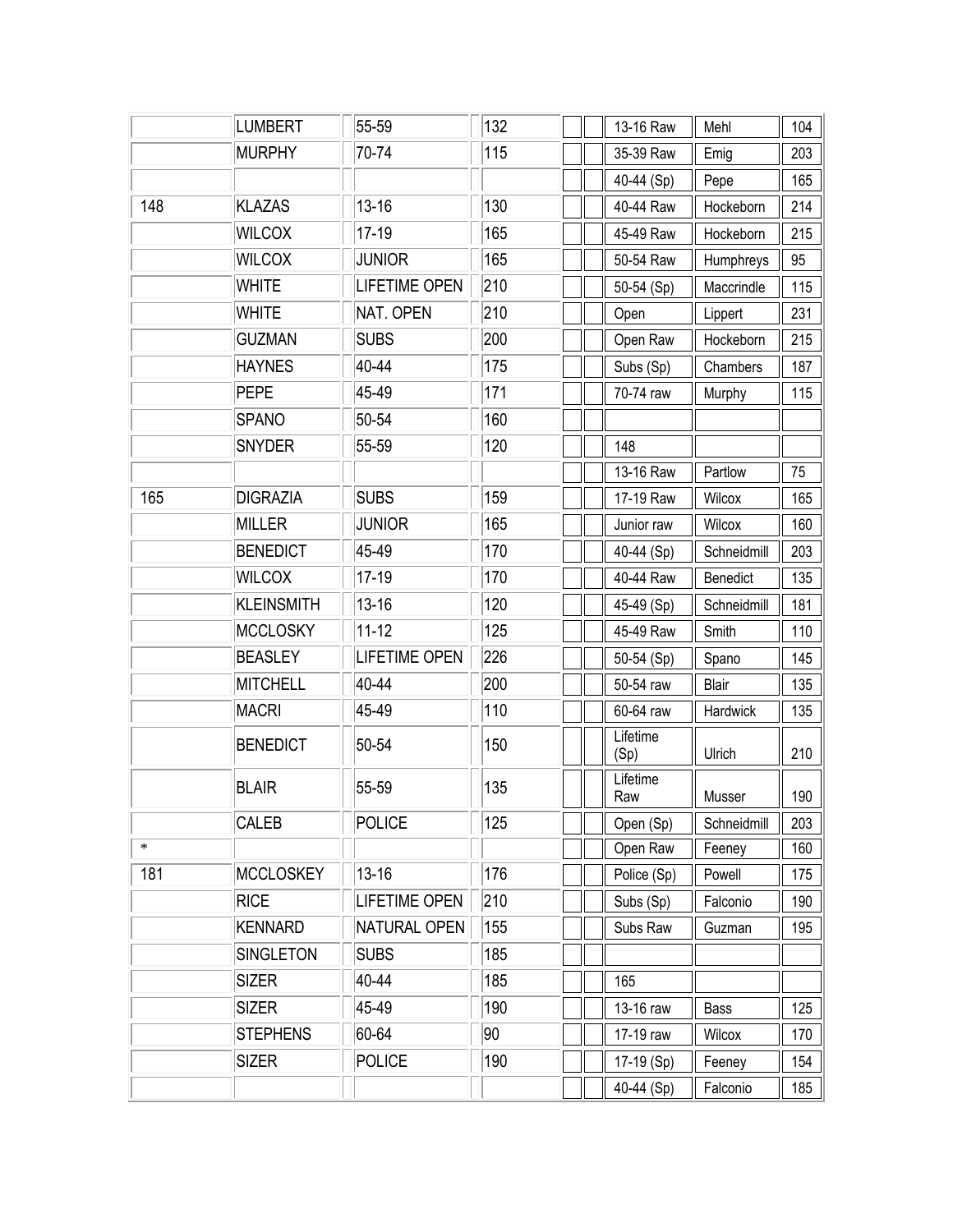| <b>SHW</b> | POLE-<br><b>SUMMERS</b> | $13 - 16$            | 245 | 40-44 Raw        | Foley              | 180 |
|------------|-------------------------|----------------------|-----|------------------|--------------------|-----|
|            |                         | 17-19                | 110 | 45-49 Raw        | Petrella           | 80  |
|            | <b>SANTILLO</b>         | <b>JUNIOR</b>        | 145 | 50-54 Raw        | Benedict           | 150 |
|            | POLE-<br><b>SUMMERS</b> | <b>LIFETIME OPEN</b> | 245 | 75-79 RAW        | Tsverova           | 110 |
|            | DACOSTA-<br><b>PAUL</b> | <b>OPEN</b>          | 200 | Junior Raw       | Miller             | 165 |
|            | <b>BETHEA</b>           | <b>SUBS</b>          | 205 | Lifetime<br>(Sp) | Custodio           | 200 |
|            |                         |                      |     | Lifetime<br>Raw  | Macri              | 100 |
|            | <b>GERKIN</b>           | 40-44                | 165 | Open (Sp)        | Lewis              | 225 |
|            | <b>DUNCAN</b>           | 45-49                | 125 | Open Raw         | Curtin             | 135 |
|            | <b>LEVY</b>             | 50-54                | 220 | Police (Sp)      | <b>Brooks</b>      | 159 |
|            | <b>BRUNNER</b>          | 55-59                | 170 | Subs (Sp)        | Custodio           | 200 |
|            | <b>STEPHENS</b>         | 60-64                | 90  | Subs Raw         | Sternberg          | 140 |
|            | <b>ROGERS</b>           | POL/FIRE/MILT        | 90  |                  |                    |     |
|            |                         |                      |     | 181              |                    |     |
|            |                         |                      |     | 13-16 Raw        | Mccloskey          | 176 |
|            |                         |                      |     | 45-49 Raw        | Sizer              | 185 |
|            |                         |                      |     | 45-49 (Sp)       | Meadows            | 110 |
|            |                         |                      |     | 50-54 (Sp)       | Ajay               | 135 |
|            |                         |                      |     | 55-59 (Sp)       | Spellman           | 75  |
|            |                         |                      |     | Open             | <b>Bostick</b>     | 255 |
|            |                         |                      |     | Open Raw         | Devine-<br>Kennard | 155 |
|            |                         |                      |     | Police (Sp)      | Ajay               | 135 |
|            |                         |                      |     | Subs Raw         | Singleton          | 185 |
|            |                         |                      |     |                  |                    |     |
|            |                         |                      |     | <b>SHW</b>       |                    |     |
|            |                         |                      |     | 13-16 Raw        | <b>Bussard</b>     | 242 |
|            |                         |                      |     | 17-19 Raw        | Okwara             | 155 |
|            |                         |                      |     | Junior raw       | Santillo           | 145 |
|            |                         |                      |     | 40-44 (Sp)       | Decree             | 225 |
|            |                         |                      |     | 50-54 Raw        | Levy               | 220 |
|            |                         |                      |     | 60-64 Raw        | Stephens           | 90  |
|            |                         |                      |     | Lifetime<br>Raw  | Dacosta-<br>Paul   | 200 |
|            |                         |                      |     | Lifetime         | Pole-              | 275 |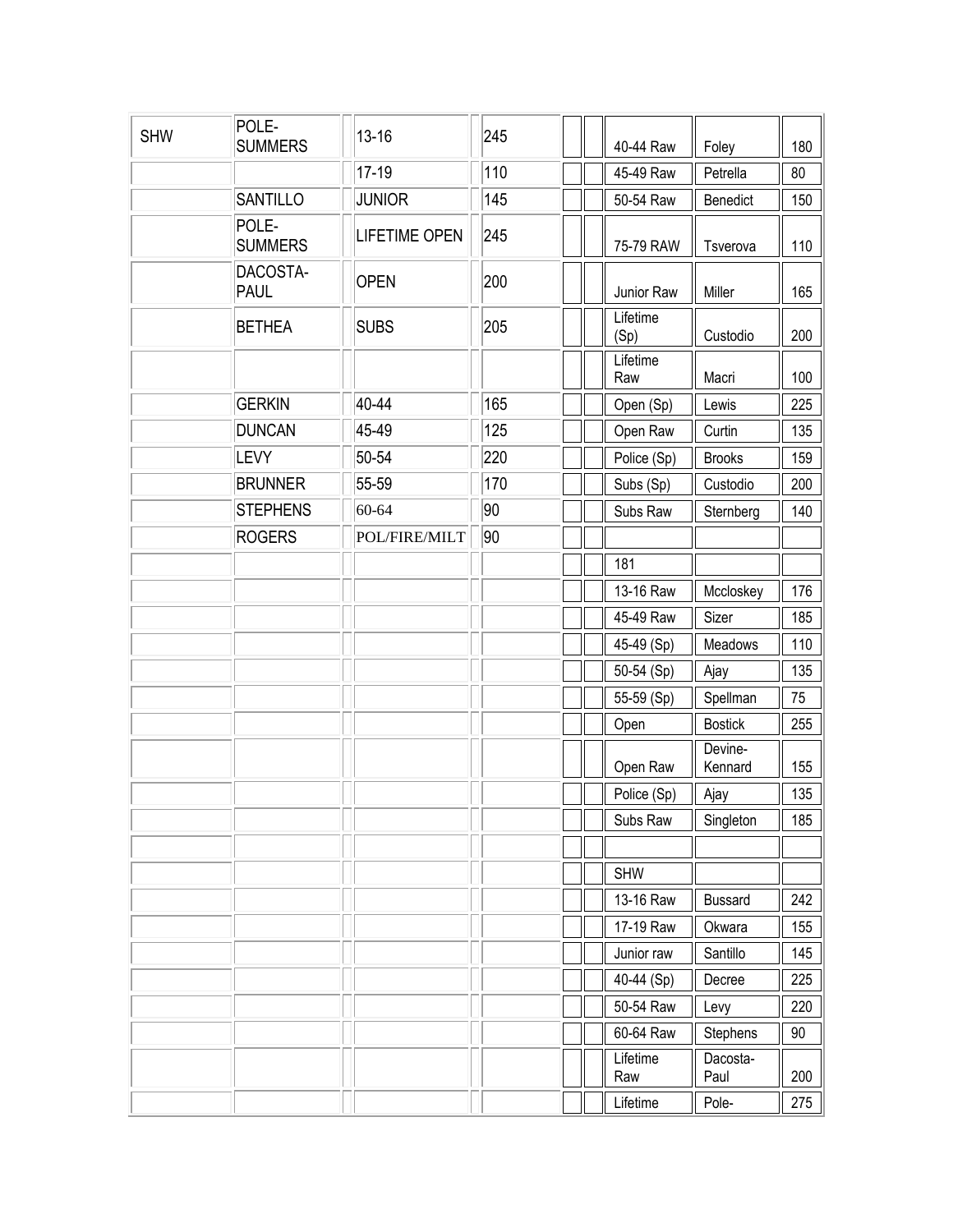|  |  |           | Summers |     |
|--|--|-----------|---------|-----|
|  |  | Open Raw  | Bussard | 242 |
|  |  | Subs Raw  | Bethea  | 195 |
|  |  | P/F/M Raw | Rogers  | 90  |

## *WOMEN'S NATIONAL BENCH PRESS RECORDS- SINGLE PLY & DOUBLE PLY*

|            | YOUTH 9-10 & 11-12 |    | <b>TEEN 13-16</b>    |     | <b>TEEN 17-19</b>   |     |
|------------|--------------------|----|----------------------|-----|---------------------|-----|
| 97         | <b>NONE</b>        |    | <b>NONE</b>          |     | <b>NONE</b>         |     |
| 105        | <b>PADGETT</b>     |    | <b>105 NONE</b>      |     | <b>CARDON</b>       | 125 |
| 114        | <b>PADGETT</b>     |    | 110 ANDIORIO         | 95  | <b>NONE</b>         |     |
| 123        | <b>NONE</b>        |    | <b>GUERTIN</b>       | 95  | <b>HANAWALT</b>     | 135 |
| 132        | <b>NONE</b>        |    | <b>FEENEY</b>        | 155 | <b>DUPRAS</b>       | 110 |
| 148        | <b>LUSTER</b>      |    | 148 FINNERAN         | 125 | FENNEY              | 165 |
| 165        | <b>NONE</b>        |    | <b>FEENEY</b>        | 145 | NONE                |     |
| 181        | <b>NONE</b>        |    | <b>DALTON</b>        | 80  | <b>DALTON</b>       | 80  |
| <b>SHW</b> | <b>NONE</b>        |    | <b>POLE-SUMMERS</b>  | 300 | <b>CAREY</b>        | 230 |
|            |                    |    |                      |     |                     |     |
|            | <b>JUNIOR</b>      |    | <b>LIFETIME OPEN</b> |     | <b>NATURAL OPEN</b> |     |
| 97         | <b>PARTOWARDO</b>  | 85 | PROULX               | 140 | <b>PROULX</b>       | 140 |
| 105        | <b>HANAWALT</b>    |    | 120 LEMUS            | 165 | <b>LEMUS</b>        | 165 |
| 114        | <b>NONE</b>        |    | <b>WEGER</b>         | 185 | <b>WEGER</b>        | 185 |
| 123        | <b>NONE</b>        |    | <b>SCHNEIDMILL</b>   | 185 | <b>LIPPERT</b>      | 230 |
| 132        | <b>CAMILO</b>      |    | 120 CORALLO          | 160 | <b>LIPPERT</b>      | 240 |
| 148        | FRAZIER            |    | 105 SPANO            | 170 | <b>SLAGA</b>        | 205 |
| 165        | <b>BOBBITT</b>     |    | 170 CUSTODIO         | 205 | <b>LEWIS</b>        | 230 |
| 181        | <b>NONE</b>        |    | <b>NONE</b>          |     | <b>BOSTICK</b>      | 255 |
| <b>SHW</b> | PALMER             |    | 180 POLE-SUMMERS     | 300 | <b>POLE-SUMMERS</b> | 300 |
|            |                    |    |                      |     |                     |     |
|            | <b>SUBS</b>        |    | 40-44                |     | 45-49               |     |
| 97         | <b>NONE</b>        |    | <b>NEWMAN</b>        | 115 | <b>NEWMAN</b>       | 115 |
| 105        | KASSELL            |    | 150 LEMUS            | 165 | <b>JAMES</b>        | 150 |
| 114        | <b>JAMES</b>       |    | 165 SCHACHNER        | 155 | <b>TAYLOR</b>       | 95  |
| 123        | SATTERWHITE        |    | 165 DAVIS            |     | 180   PROCTOR       | 145 |
| 132        | <b>BOYLAND</b>     |    | 105 BENNER           | 165 | <b>WHIDDEN</b>      | 132 |
| 148        | <b>SLAGA</b>       |    | 205 SCHNEIDMILL      | 203 | <b>SCHNEIDMILL</b>  | 185 |
| 165        | <b>FALCONIO</b>    |    | 195 FALCONIO         | 205 | <b>TAYLOR</b>       | 126 |
| 181        | <b>COATES</b>      |    | 210 NONE             |     | <b>MEADOWS</b>      | 125 |